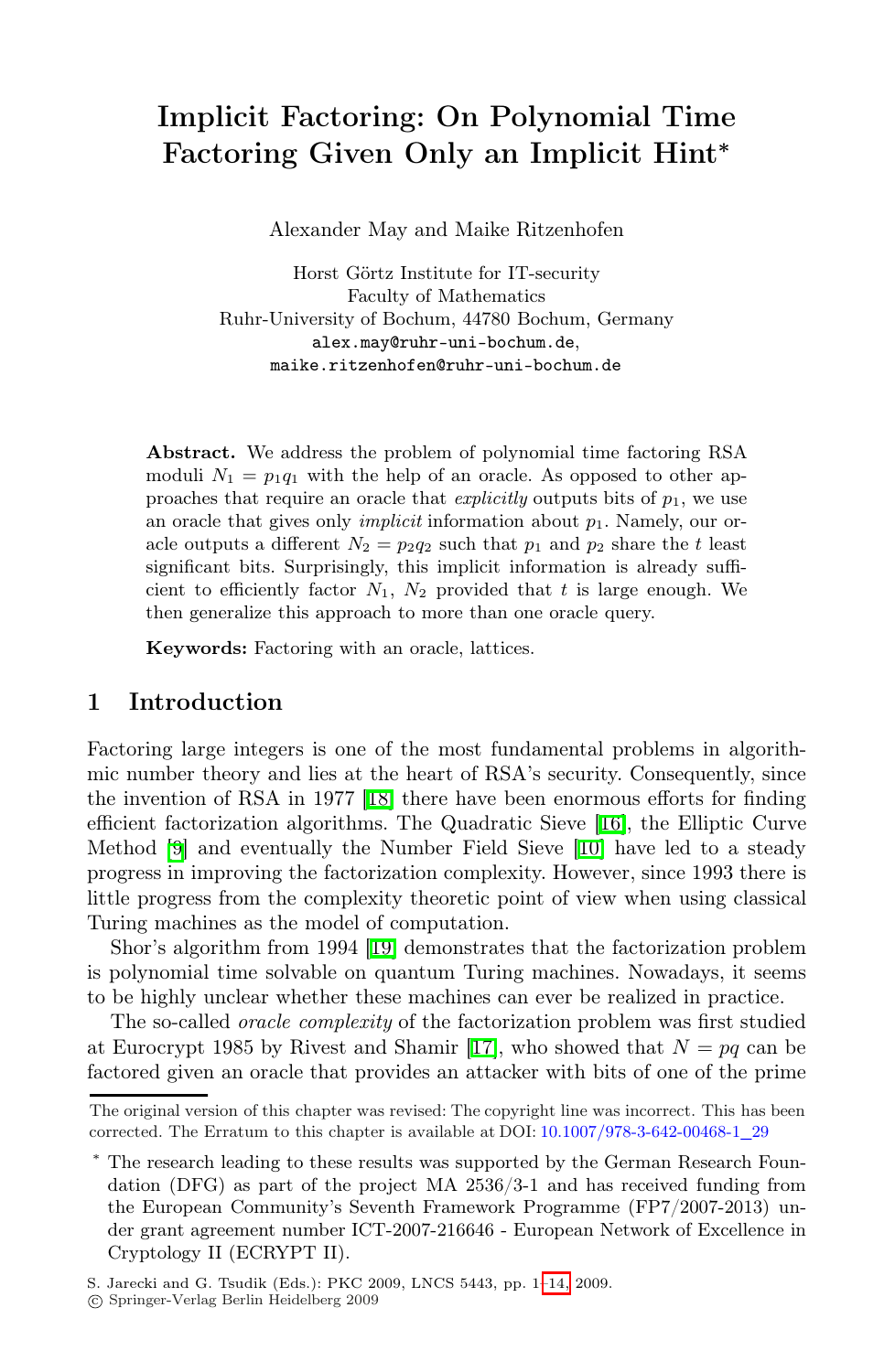factors. The task is to factor in polynomial time by asking as few as possible queries to the oracle. Rivest and Shamir showed that  $\frac{3}{5} \log p$  queries suffice in order to factor efficiently.

At Eurocrypt 1992, Maurer 12 allowed for an oracle that is able to answer any type of questions by YES/NO answers. Using this powerful oracle, he showed that  $\epsilon \log p$  oracle queries are sufficient for any  $\epsilon > 0$  in order to factor efficiently. At Eurocrypt 1996, Coppersmith  $[2]$  in turn improved the Rivest-Shamir oracle complexity for most significant bits to  $\frac{1}{2} \log p$  queries. Coppersmith used this result to break the Vanstone-Zuccherato ID-based cryptosytem [\[21\]](#page-13-8) that leaks half of the most significant bits.

In this work, we highly restrict the power of the oracle. Namely, we allow for an oracle that on input an RSA modulus  $N_1 = p_1q_1$  outputs another different RSA modulus  $N_2 = p_2 q_2$  such that  $p_1, p_2$  share their t least significant bits. Moreover, we assume for notational simplicity that the bit-sizes of  $p_2, q_2$  are equal to the bit-sizes of  $p_1, q_1$ , respectively.

Thus, as opposed to an oracle that *explicitly* outputs bits of the prime factor  $p_1$ , we only have an oracle that *implicitly* gives information about the bits of  $p_1$ . Intuitively, since  $N_2$  is a hard to factor RSA modulus, it should not be possible to extract this *implicit* information. We show that this intuition is false. Namely, we show that the link of the factorization problems  $N_1$  and  $N_2$  gives rise to an efficient factorization algorithm provided that  $t$  is large enough.

More precisely, let  $q_1$  and  $q_2$  be  $\alpha$ -bit numbers. Then our lattice-based algorithm provably factors  $N_1, N_2$  with  $N_1 \neq N_2$  in quadratic time whenever  $t > 2(\alpha + 1)$ . In order to give a numerical example: Let  $N_1, N_2$  have 750-bit  $p_1, p_2$  and 250-bit  $q_1, q_2$ . Then the factorization of  $N_1, N_2$  can be efficiently found provided that  $p_1, p_2$  share more than 502 least significant bits. The bound  $t > 2(\alpha + 1)$  implies that our first result works only for imbalanced RSA moduli. Namely, the prime factors  $p_i$  have to have bit-sizes larger than twice the bit-sizes of the  $q_i$ .

Using more than one oracle query, we can further improve upon the bound on t. In the case of  $k-1$  queries, we obtain  $N_2, \ldots, N_k$  different RSA moduli such that all  $p_i$  share the least  $t$  significant bits. This gives rise to a lattice attack with a k-dimensional lattice L having a short vector  $\mathbf{q} = (q_1, \ldots, q_k)$  that immediately yields the factorization of all  $N_1, \ldots, N_k$ . For constant k, our algorithm runs in time polynomial in the bit-size of the RSA moduli. As opposed to our first result, in the general case we are not able to prove that our target vector **q** is a shortest vector in the lattice  $L$ . Thus, we leave this as a heuristic assumption. This heuristic is supported by a counting argument and by experimental results that demonstrate that we are almost always able to efficiently find the factorization.

Moreover, when asking  $k - 1$  queries for RSA moduli with  $\alpha$ -bit  $q_i$  that share t least significant bits of the  $p_i$ , we improve our bound to  $t \geq \frac{k}{k-1}\alpha$ . Hence for a larger number k of queries our bound converges to  $t \geq \alpha$ , which means that the  $p_i$  should at least coincide on  $\alpha$  bits, where  $\alpha$  is the bit-size of the  $q_i$ . In the case of RSA primes of the same bit-size, this result tells us that  $N_1 = p_1q_1, \ldots, N_k = p_1q_k$  with the same  $p_1$  can efficiently be factored, which is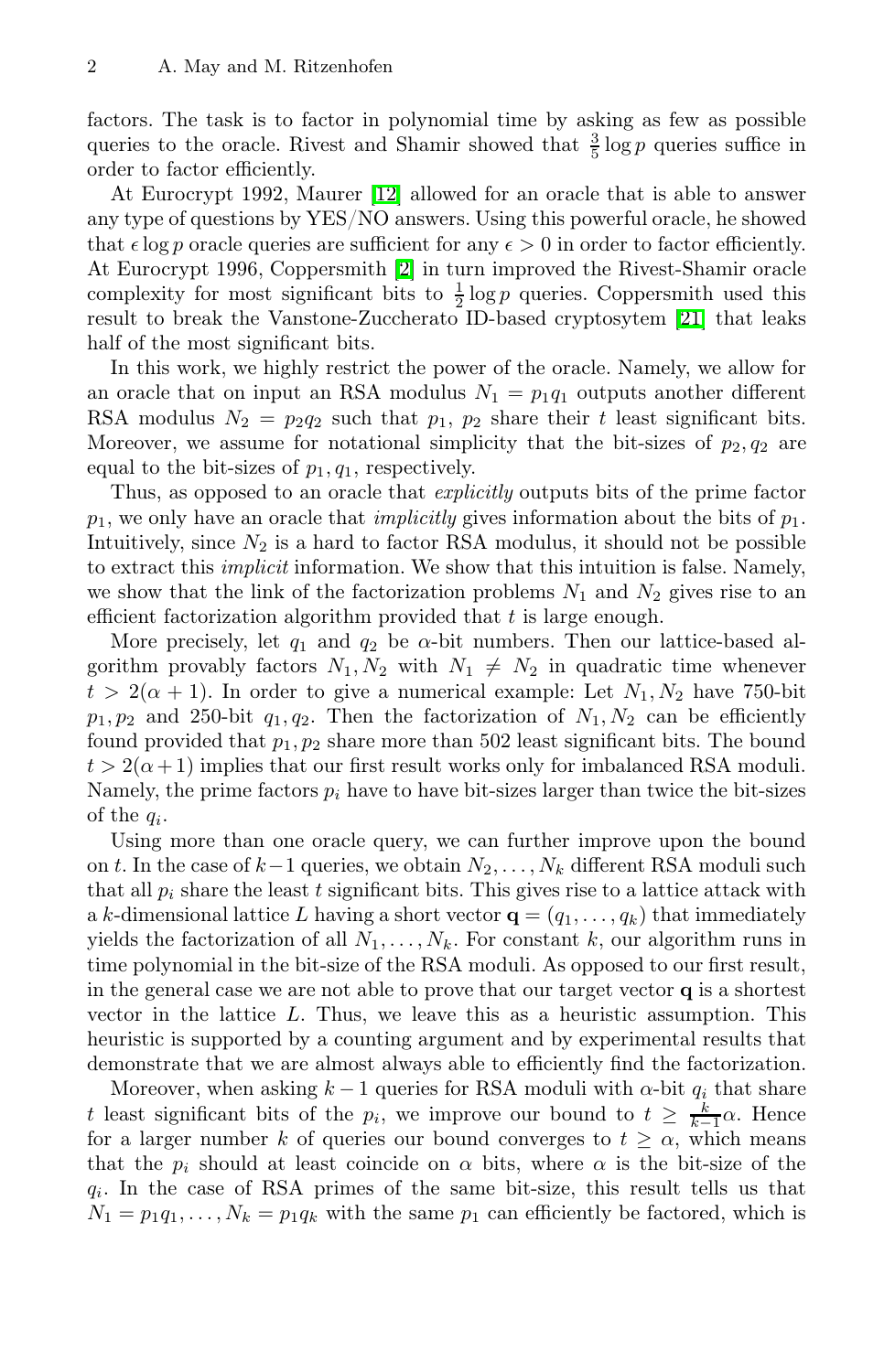trivially true by greatest common divisor computations. On the other hand, our result is highly non-trivial whenever the bit-sizes are not balanced.

If we do not restrict ourselves to polynomial running time, then we can easily adapt our method to also factor balanced RSA moduli. All that we have to do is to determine a small quantity of the bits of  $q_i$  by brute force search. Using these bits we can apply the previous method in order to determine at least half of the bits of all  $q_i$ . The complete factorization of *all* RSA moduli  $N_i$  is then retrieved by the aforementioned lattice-based algorithm of Coppersmith **3**.

Currently, we are not aware of an RSA key generation that uses primes sharing least significant bits. The Steinfeld-Zheng system [\[20\]](#page-13-9) uses moduli  $N = pq$  such that  $p, q$  itself share least significant bits, for which our algorithm does not apply. Naturally, one application of our result is malicious key generation of RSA moduli, i.e. the construction of backdoored RSA moduli [\[5,](#page-12-2)[22\]](#page-13-10).

Another application is a novel kind of attack on a public key generator. Suppose an attacker succeeds to manipulate those t registers of an RSA public key generator that hold the least significant bits of one prime factor such that these registers are stuck to some unknown value. E.g., take an attacker that simply destroys the registers with the help of a laser beam such that he has no control on the register's values. If the RSA key parameters are within our bounds, the attacker can easily collect sufficiently many RSA moduli that allow him to factor all of them. Thus, he uses the RSA key generator as an oracle. Notice that the RSA generator will usually not even notice such an attack since the RSA moduli look innocent.

Moreover, we feel that our algorithm will be useful for *constructive* cryptographic applications as well. Consider the task that our oracle has to solve, which we call the *one more RSA modulus problem*, i.e one has to produce on input an RSA modulus  $N = pq$  other moduli  $N_i = p_i q_i$  whose factors  $p_i$  share their least significant bits.

Our construction shows that this problem is for many parameter settings equivalent to the factorization problem. So the *one more RSA modulus problem* might serve as a basis for various cryptographic primitives, whose security is then in turn directly based on factoring (imbalanced) integers.

In addition to potential applications, we feel that our result is of strong theoretical interest, since we show for the first time that quite surprisingly implicit information is sufficient in order to factor efficiently. In turn, this implies that already a really weak form of an oracle suffices for achieving a polynomial time factorization process. In the oracle-based line of research, reducing the number of queries and diminishing the power of the oracles is the path that leads to a better understanding of the complexity of the underlying factorization problem.

We organize our paper as follows. In Section 2, we give the necessary facts about lattices. In Section 3, we introduce our rigorous construction with one oracle query, i.e. with two RSA moduli. In Section 4, we generalize our construction to an arbitrary fixed number of queries. This makes our construction heuristic. In Section 5, we adapt our heuristic construction to the case of balanced RSA moduli. In Section 6, we experimentally confirm the validity of our heuristics.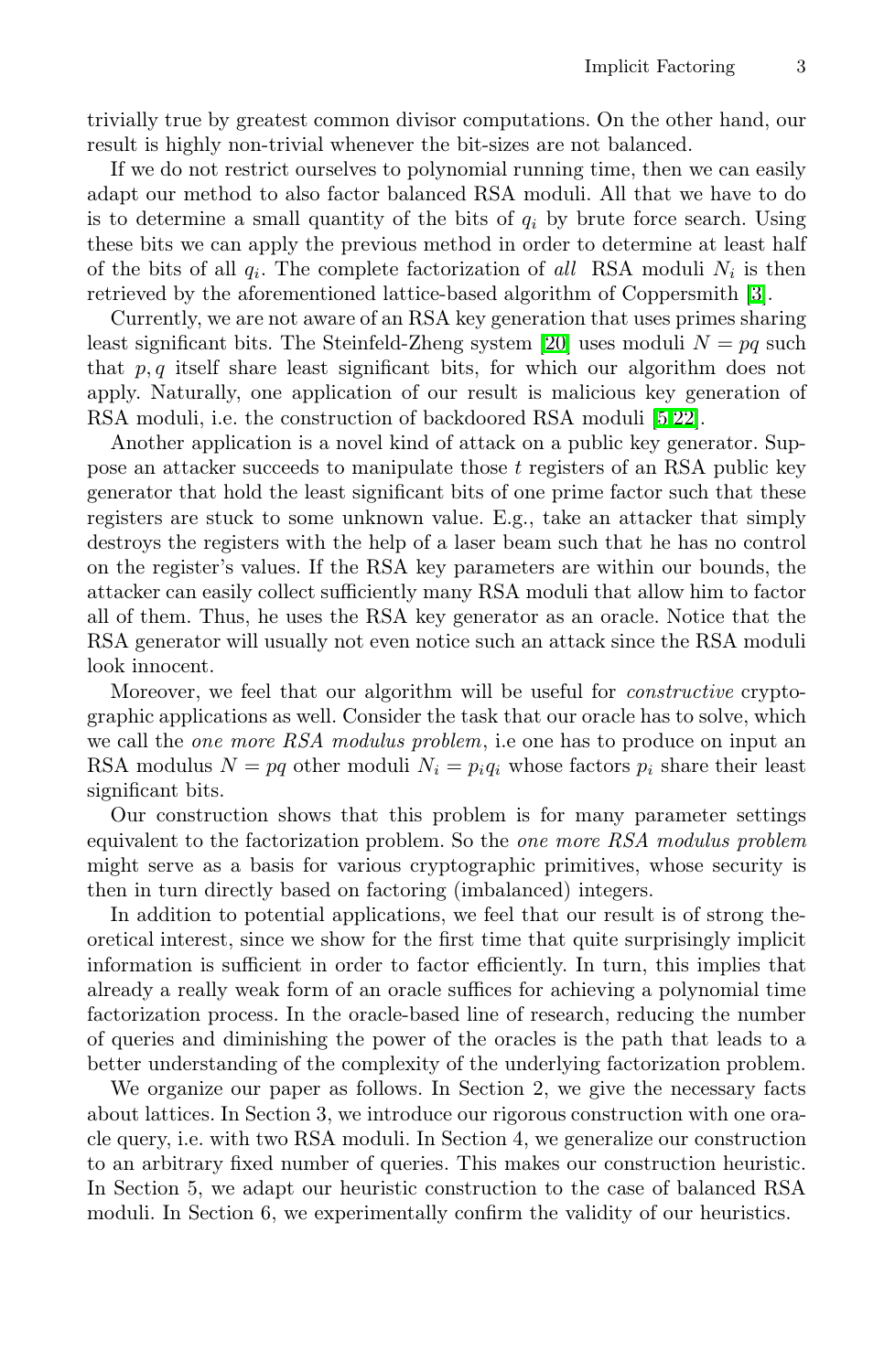## 2 Preliminaries

An integer lattice L is a discrete additive subgroup of  $\mathbb{Z}^n$ . An alternative equivalent definition of an integer lattice can be given via a basis.

Let  $d, n \in \mathbb{N}, d \leq n$ . Let  $\mathbf{b}_1, \ldots, \mathbf{b}_d \in \mathbb{Z}^n$  be linearly independent vectors. Then the set of all integer linear combinations of the **b<sup>i</sup>** spans an integer *lattice* L, i.e.

$$
L = \left\{ \sum_{i=1}^d a_i \mathbf{b_i} \mid a_i \in \mathbb{Z} \right\}.
$$

We call  $B =$  $\left| \right|$ **b<sup>1</sup>** . . . **b<sup>d</sup>**

 $\sqrt{ }$ 

 $\setminus$ 

⎟⎠ a *basis* of the lattice, the value d denotes the *dimension*

or *rank* of the basis. The lattice is said to have *full rank* if  $d = n$ . The *determinant*  $det(L)$  of a lattice is the volume of the parallelepiped spanned by the basis vectors. The determinant  $\det(L)$  is invariant under unimodular basis transformations of B. In case of a full rank lattice  $\det(L)$  is equal to the absolute value of the Gramian determinant of the basis B.

Let us denote by  $||\mathbf{v}||$  the Euclidean  $\ell_2$ -norm of a vector **v**. Hadamard's inequality [\[13\]](#page-13-11) relates the length of the basis vectors to the determinant.

**Lemma 1 (Hadamard).** Let 
$$
B = \begin{pmatrix} \mathbf{b_1} \\ \vdots \\ \mathbf{b_n} \end{pmatrix} \in \mathbb{Z}^{n \times n}
$$
,  $n \in \mathbb{N}$ , be an arbitrary

*non-singular matrix. Then*

<span id="page-3-0"></span>
$$
\det(B) \leq \prod_{i=1}^n ||\mathbf{b_i}||.
$$

The successive minima  $\lambda_i(L)$  of the lattice L are defined as the minimal radius of a ball containing  $i$  linearly independent lattice vectors of  $L$ . In a two-dimensional lattice L, basis vectors **v**<sub>1</sub>, **v**<sub>2</sub> with lengths  $||v_1|| = \lambda_1(L)$  and  $||v_2|| = \lambda_2(L)$  are efficiently computable via Gaussian reduction.

Theorem 1. Let  $\mathbf{b}_1, \mathbf{b}_2 \in \mathbb{Z}^n$  be basis vectors of a two-dimensional lattice L. *Then the Gauss-reduced lattice basis vectors* **v1**, **v<sup>2</sup>** *can be determined in time*  $O(\log^2(\max{\{||\mathbf{v_1}||}, ||\mathbf{v_2}||\})$ *. Furthermore,* 

$$
||\mathbf{v_1}|| = \lambda_1(L) \text{ and } ||\mathbf{v_2}|| = \lambda_2(L).
$$

Information on Gaussian reduction and its running time can be found in [\[13\]](#page-13-11).

A shortest vector of a lattice satisfies the Minkowski bound, which relates the length of a shortest vector to the determinant and dimension of the lattice.

**Theorem 2 (Minkowski [\[14\]](#page-13-12)).** Let  $L \subseteq \mathbb{Z}^{n \times n}$  be an integer lattice. Then L *contains a non-zero vector* **v** *with*

$$
||\mathbf{v}|| = \lambda_1(L) \le \sqrt{n} \det(L)^{\frac{1}{n}}.
$$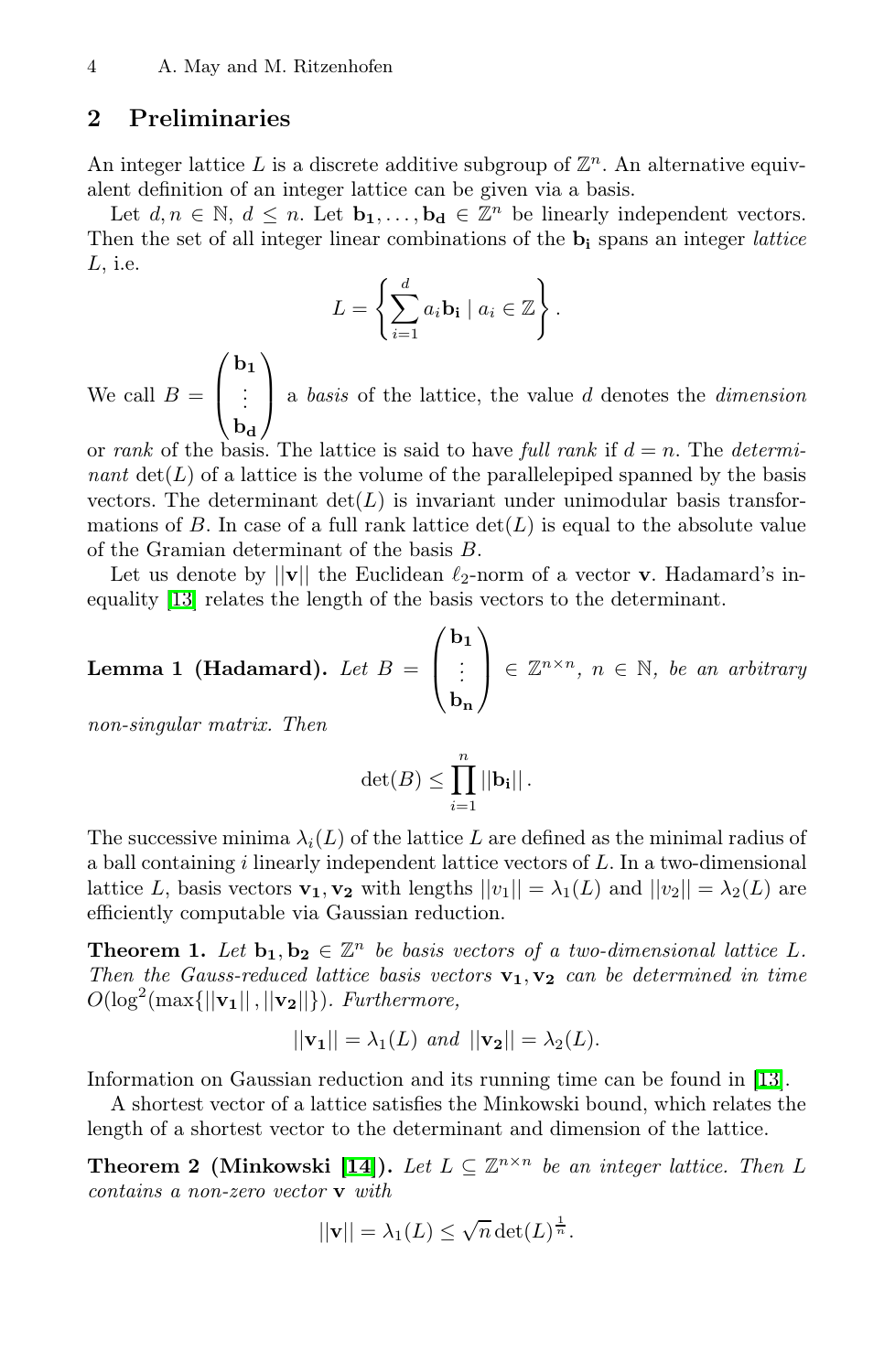Vectors with short norm can be computed by the LLL algorithm of Lenstra, Lenstra, and Lovász **11**.

**Theorem 3 (LLL).** Let L be a d-dimensional lattice with basis  $\mathbf{b}_1, \ldots, \mathbf{b}_d \in$  $\mathbb{Z}^n$ . Then the LLL algorithm outputs a reduced basis  $\mathbf{v}_1, \ldots, \mathbf{v}_d$  with the following *property:*

<span id="page-4-2"></span>
$$
||\mathbf{v}_1|| \leq 2^{\frac{d-1}{4}} \det(L)^{\frac{1}{d}}.
$$

*The running time of this algorithm is*  $O(d^4n(d+\log b_{\max}))\log b_{\max}$ *, where*  $b_{\max} \in$ N *denotes the largest entry in the basis matrix.*

For a proof of the upper bound of a shortest LLL vector compare [\[11\]](#page-13-13). The running time is the running time of the so-called  $L^2$ -algorithm, an efficient LLL version due to Nguyen and Stehlé <sup>[\[15\]](#page-13-14)</sup>.

<span id="page-4-1"></span>The LLL algorithm can be used for factoring integers with partly known factors as Coppersmith showed in [\[3\]](#page-12-1).

Theorem 4 ([\[3\]](#page-12-1) Theorem 5). *Let* N *be an* n*-bit composite number. Then we can find the factorization of* N = pq *in polynomial time if we know the low order*  $\frac{n}{4}$  *bits of* p.

# 3 Implicit Factoring of Two RSA Moduli

Assume that we are given two different RSA moduli  $N_1 = p_1q_1, N_2 = p_2q_2$ , where  $p_1, p_2$  coincide on the t least significant bits. I.e.,  $p_1 = p + 2^t \tilde{p}_1$  and  $p_2 = p + 2^t \tilde{p}_2$ for some common p that is *unknown* to us. Can we use the information that the prime factors of  $N_1$  and  $N_2$  share their t least significant bits without knowing these bits *explicitly*? I.e., can we factor  $N_1$ ,  $N_2$  given only *implicit* information about one of the factors?

In this section, we will answer this question in the affirmative. Namely, we will show that there is an algorithm that recovers the factorization of  $N_1$  and  $N_2$  in quadratic time provided that t is sufficiently large.

We start with

<span id="page-4-0"></span>
$$
(p+2t\tilde{p}_1)q_1 = N_1
$$
  

$$
(p+2t\tilde{p}_2)q_2 = N_2.
$$

These two equations contain five unknowns  $p, p_1, p_2, q_1$  and  $q_2$ . By reducing both equations modulo  $2^t$ , we can eliminate the two unknowns  $\tilde{p}_1, \tilde{p}_2$  and get

$$
pq_1 \equiv N_1 \bmod 2^t
$$
  

$$
pq_2 \equiv N_2 \bmod 2^t.
$$

Since  $q_1$ ,  $q_2$  are odd, we can solve both equations for p. This leaves us with  $\frac{N_1}{q_1} \equiv \frac{N_2}{q_2} \mod 2^t$ , which we write in form of the *linear* equation

$$
(N_1^{-1}N_2)q_1 - q_2 \equiv 0 \mod 2^t. \tag{1}
$$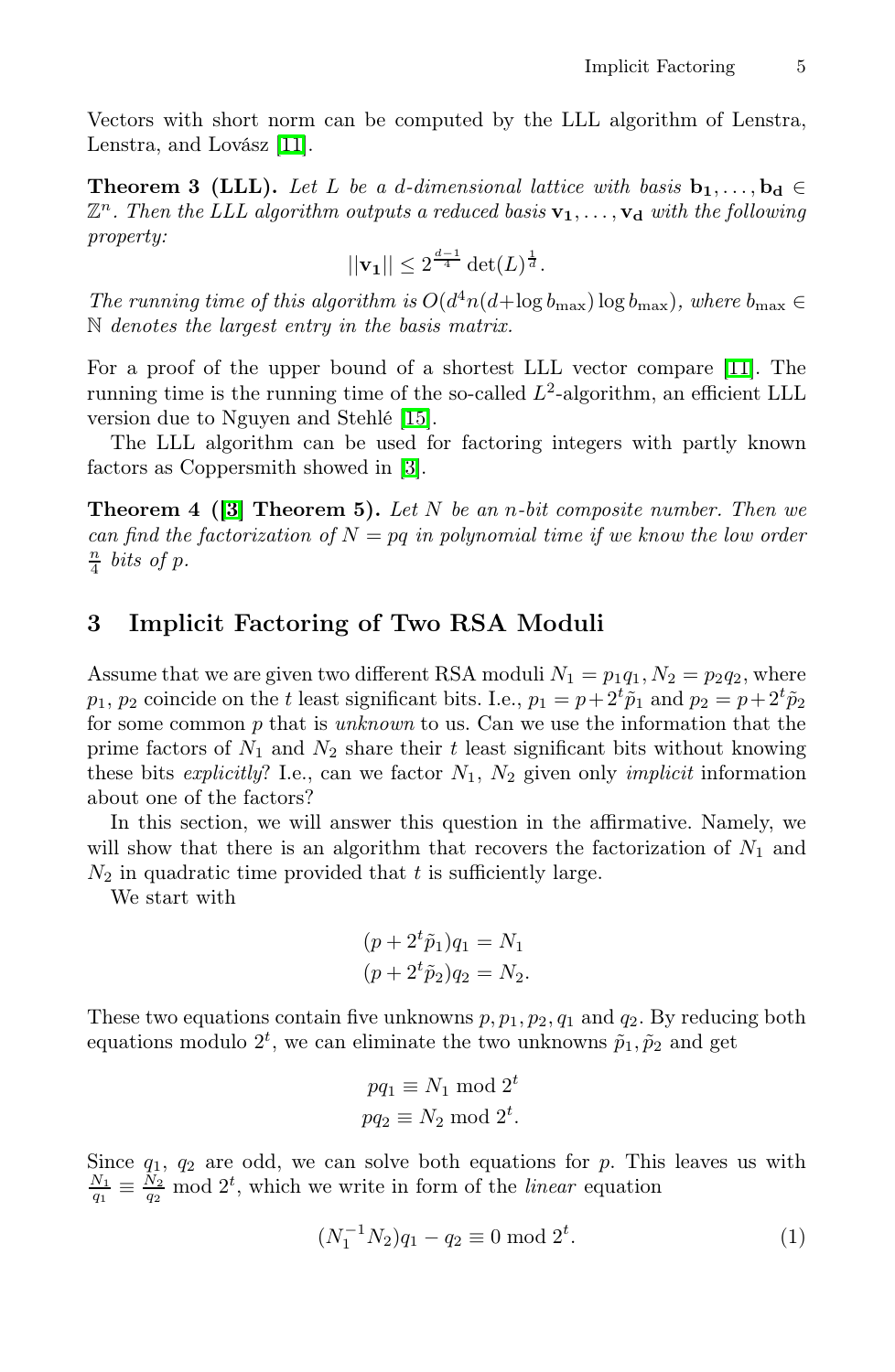The set of solutions

$$
L = \{(x_1, x_2) \in \mathbb{Z}^2 \mid (N_1^{-1} N_2) x_1 - x_2 \equiv 0 \mod 2^t\}
$$

forms an additive, discrete subgroup of  $\mathbb{Z}^2$ . Thus, L is a 2-dimensional integer lattice. L is spanned by the row vectors of the basis matrix

$$
B_L = \begin{pmatrix} 1 & N_1^{-1} N_2 \\ 0 & 2^t \end{pmatrix}.
$$

Let us briefly check that the integer span of  $B_L$ , denoted by span $(B_L)$ , is indeed equal to L. First,  $\mathbf{b_1} = (1, N_1^{-1} N_2)$  and  $\mathbf{b_2} = (0, 2^t)$  are solutions of  $(N_1^{-1} N_2) x_1$  –  $x_2 = 0$  mod  $2^t$ . Thus, every integer linear combination of  $\mathbf{b_1}$  and  $\mathbf{b_2}$  is a solution which implies that span $(B_L) \subseteq L$ .

Conversely, let  $(x_1, x_2) \in L$ , i.e.  $(N_1^{-1}N_2)x_1 - x_2 = k \cdot 2^t$  for some  $k \in \mathbb{Z}$ . Then  $(x_1, -k)B_L = (x_1, x_2) \in \text{span}(B_L)$  and thus  $L \subseteq \text{span}(B_L)$ .

Notice that by Eq. [\(1\)](#page-4-0), we have  $(q_1, q_2) \in L$ . If we were able to find this vector in  $L$  then we could factor  $N_1, N_2$  easily. Let us first provide some intuition under which condition the vector  $\mathbf{q} = (q_1, q_2)$  is a short vector in L. We know that the length of the shortest vector is upper bounded by the Minkowski bound  $\sqrt{2} \det(L)^{\frac{1}{2}} = \sqrt{2} \cdot 2^{\frac{1}{2}}.$ 

Since we assumed that  $q_1, q_2$  are  $\alpha$ -bit primes, we have  $q_1, q_2 \leq 2^{\alpha}$ . If  $\alpha$  is sufficiently small, then ||**q**|| is smaller than the Minkowski bound and, therefore, we can expect that  $q$  is among the shortest vectors in  $L$ . This happens if

$$
||\mathbf{q}|| \leq \sqrt{2} \cdot 2^{\alpha} \leq \sqrt{2} \cdot 2^{\frac{t}{2}}.
$$

So if  $t \geq 2\alpha$  we expect that **q** is a short vector in L. We can find a shortest vector in L using Gaussian reduction on the lattice basis B in time  $\mathcal{O}(\log^2(2^t)) =$  $\mathcal{O}(\log^2(\min\{N_1, N_2\}))$ . Hence, under the heuristic assumption that  $\mathbf{q} = (q_1, q_2)$ is a shortest vector in L we can factor  $N_1, N_2$  in quadratic time. Under a slightly more restrictive condition, we can completely remove the heuristic assumption.

**Theorem 5.** Let  $N_1 = p_1q_1, N_2 = p_2q_2$  be two different RSA moduli with  $\alpha$ *bit*  $q_i$ *. Suppose that*  $p_1, p_2$  *share at least*  $t > 2(\alpha + 1)$  *bits. Then*  $N_1, N_2$  *can be factored in quadratic time.*

Let

$$
B_L=\left(\begin{matrix}1&N_1^{-1}N_2\\0&2^t\end{matrix}\right)
$$

be the lattice basis defined as before.

 $B_L$  spans a lattice  $L$  with shortest vector **v** that satisfies

$$
||\mathbf{v}|| \le \sqrt{2} \det(L)^{\frac{1}{2}} = 2^{\frac{t+1}{2}}.
$$

Performing Gaussian reduction on  $B_L$ , we get an equivalent basis  $B = \begin{pmatrix} \mathbf{b}_1 \\ \mathbf{b}_2 \end{pmatrix}$ **b<sup>2</sup>**  $\overline{ }$ such that

$$
||\mathbf{b_1}|| = \lambda_1(L) \text{ and } ||\mathbf{b_2}|| = \lambda_2(L).
$$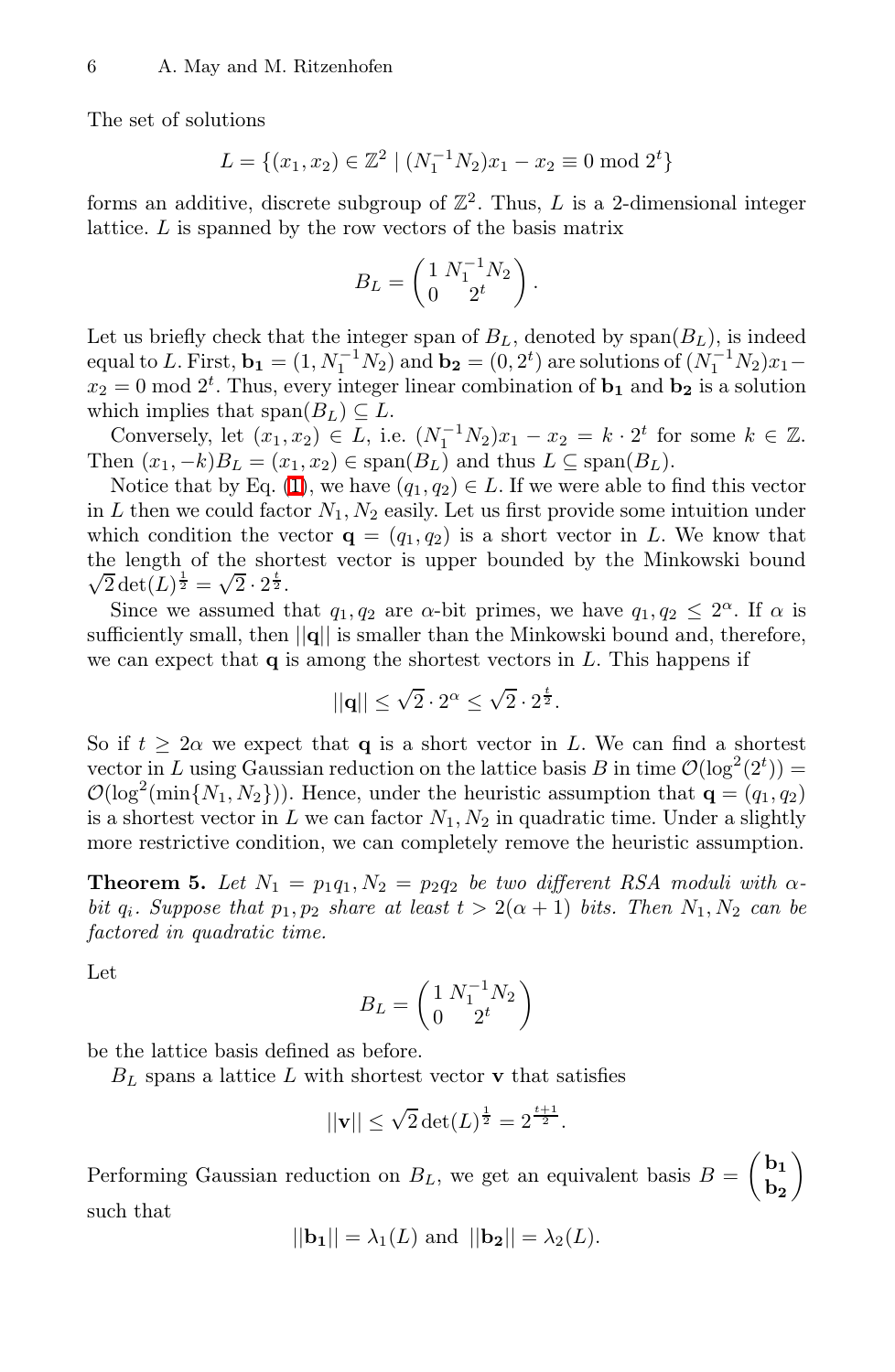Our goal is to show that  $\mathbf{b}_1 = \pm \mathbf{q} = \pm (q_1, q_2)$  which is sufficient for factoring  $N_1$  and  $N_2$ .

As  $L$  is of full rank, by Hadamard's inequality we have

$$
||\mathbf{b_1}|| ||\mathbf{b_2}|| \geq \det(L).
$$

This implies

$$
||\mathbf{b_2}|| \geq \frac{\det(L)}{||\mathbf{b_1}||} = \frac{\det(L)}{\lambda_1(L)}.
$$

Substituting  $\det(L) = 2^t$  and using  $\lambda_1(L) \leq 2^{\frac{t+1}{2}}$  leads to

$$
||\mathbf{b_2}|| \geq \frac{2^t}{2^{\frac{t+1}{2}}} = 2^{\frac{t-1}{2}}.
$$

This implies for any lattice vector  $\mathbf{v} = a_1 \mathbf{b_1} + a_2 \mathbf{b_2}$  with  $||\mathbf{v}|| < 2^{\frac{t-1}{2}}$  that  $a_2 = 0$ , as otherwise  $\lambda_2(L) \le ||\mathbf{v}|| < ||\mathbf{b}_2||$  which contradicts the optimality of **b2** from Theorem **II** Thus, every **v** with  $||\mathbf{v}|| < 2^{\frac{t-1}{2}}$  is a multiple of **b**<sub>1</sub>. Notice that  $\mathbf{q} = (q_1, q_2) \in L$  fulfills  $||\mathbf{q}|| = \sqrt{2} \cdot 2^{\alpha} = 2^{\frac{2\alpha+1}{2}}$ . Consequently, we have  $||q|| < ||\mathbf{b}_2||$  if

<span id="page-6-1"></span>
$$
2^{\frac{2\alpha+1}{2}} < 2^{\frac{t-1}{2}} \Leftrightarrow 2(\alpha+1) < t
$$

Therefore, we get  $\mathbf{q} = a\mathbf{b}_1$  for some  $a \in \mathbb{Z} - \{0\}$ . Let  $\mathbf{b}_1 = (b_{11}, b_{12})$ , then  $gcd(q_1, q_2) = gcd(ab_{11}, ab_{12}) \ge a$ . But  $q_1, q_2$  are primes and wlog  $q_1 \ne q_2$ , since otherwise we can factor  $N_1, N_2$  by computing  $gcd(N_1, N_2)$ . Therefore,  $|a| = 1$ and we obtain  $\mathbf{q} = \pm \mathbf{b_1}$ , which completes the factorization.

The running time of the factorization is determined by the running time of the Gaussian reduction, which can be performed in  $\mathcal{O}(t^2) = \mathcal{O}(\log^2(\min\{N_1, N_2\}))$ steps.  $\Box$ 

#### 4 Implicit Factoring of **k** RSA Moduli

The approach from the previous section can be generalized to an arbitrary fixed number  $k-1$  of oracle queries. This gives us k different RSA moduli

<span id="page-6-0"></span>
$$
N_1 = (p + 2t \tilde{p}_1) q_1
$$
  
\n
$$
\vdots
$$
  
\n
$$
N_k = (p + 2t \tilde{p}_k) q_k
$$
\n(2)

with  $\alpha$ -bit  $q_i$ .

We transform the system of equations into a system of k equations modulo  $2^t$ 

$$
pq_1 - N_1 \equiv 0 \pmod{2^t}
$$

$$
\vdots
$$

$$
pq_k - N_k \equiv 0 \pmod{2^t}
$$

in  $k + 1$  variables.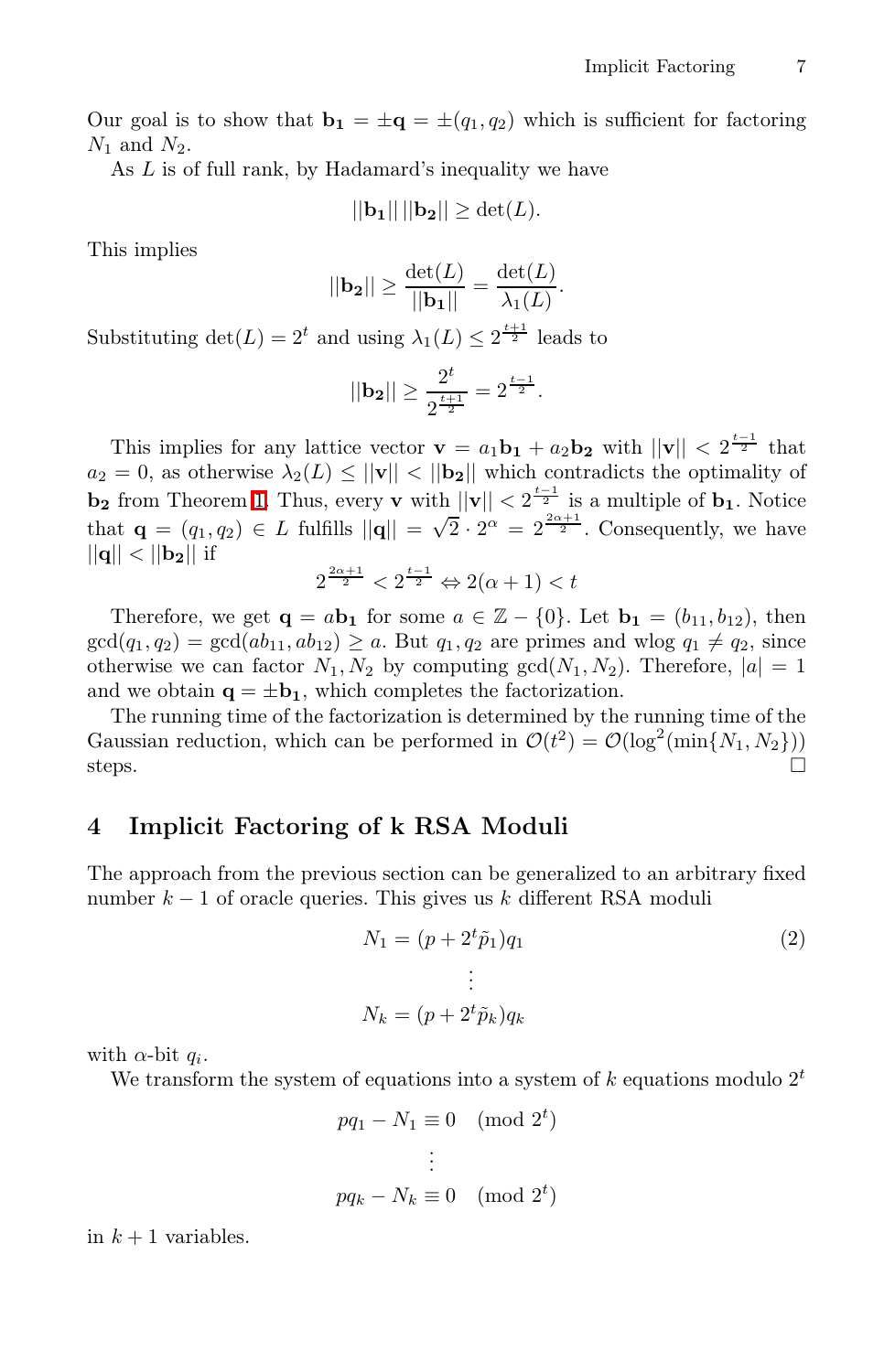Analogous to the two equation case, we solve each equation for  $p$ . This can be done because all the  $q_i$  are odd. Thus, we get  $\frac{N_1}{q_1} = \frac{N_i}{q_i} \pmod{2^t}$  for  $i = 2, \ldots, k$ .<br>Writing this as  $k-1$  linear ocuptions gives us: Writing this as  $k - 1$  linear equations gives us:

$$
N_1^{-1}N_2q_1 - q_2 \equiv 0 \pmod{2^t}
$$
  
 
$$
\vdots
$$
  
\n
$$
N_1^{-1}N_kq_1 - q_k \equiv 0 \pmod{2^t}.
$$

With the same arguments as in the preceding section the set

$$
L = \{(x_1, \ldots, x_k) \in \mathbb{Z}^k \mid N_1^{-1} N_i x_1 - x_i \equiv 0 \pmod{2^t} \text{ for all } i = 2, \ldots, k\}
$$

forms a lattice. This lattice  $L$  is spanned by the row vectors of the following basis matrix

<span id="page-7-2"></span>
$$
B_L = \begin{pmatrix} 1 & N_1^{-1}N_2 & \cdots & N_1^{-1}N_k \\ 0 & 2^t & 0 & \cdots & 0 \\ 0 & 0 & \ddots & \ddots & \vdots \\ \vdots & & & \ddots & \ddots & 0 \\ 0 & 0 & \cdots & 0 & 2^t \end{pmatrix}.
$$

Note that  $\mathbf{q} = (q_1, \ldots, q_k) \in L$  has norm  $||\mathbf{q}|| \leq \sqrt{k} 2^{\alpha}$ . We would like to have  $||\mathbf{q}|| = \lambda_1(L)$  as in Section **3.** The length  $\lambda_1(L)$  of a shortest vector in L is bounded by

<span id="page-7-0"></span>
$$
\lambda_1(L) \le \sqrt{k} (\det(L))^{\frac{1}{k}} = \sqrt{k} (2^{t(k-1)})^{\frac{1}{k}}.
$$

Thus, if **q** is indeed a shortest vector then

<span id="page-7-1"></span>
$$
||\mathbf{q}|| = \sqrt{k}2^{\alpha} \le \sqrt{k} \cdot 2^{t\frac{k-1}{k}}.\tag{3}
$$

This implies the condition  $t \geq \frac{k}{k-1}\alpha$ . We make the following heuristic assumption.

**Assumption 6.** Let  $N_1, \ldots, N_k$  be as defined in Eq. [\(2\)](#page-6-0) with  $t \geq \frac{k}{k-1}\alpha$ . Further, *let* **b1** *be a shortest vector in L. Then*  $\mathbf{b}_1 = \pm (q_1, \ldots, q_k)$ *.* 

**Theorem 7.** Let  $N_1, \ldots, N_k$  be as defined in Eq. [\(2\)](#page-6-0) with  $t \geq \frac{k}{k-1}\alpha$ . Under *Assumption*  $\boxed{0}$ , we can find the factorization of all  $N_1, \ldots, N_k$  *in time polynomial*  $in (k^{\frac{k}{2}}, \max_i {\log N_i}).$ 

We show the validity of Assumption [6](#page-7-0) experimentally in Section [6.](#page-10-0)

The running time is determined by the time to compute a shortest vector in L **[8.[7\]](#page-13-16)**. This implies that for any lattice L of rank k such that  $k^{\frac{k}{2}} =$ poly( $\max_i {\log N_i}$ ), i.e. especially for lattices with fixed rank k, we can compute the factorization of all  $N_i$  in time polynomial in their bit-size.

For large k, our bound converges to  $t \geq \alpha$ . This means that the amount t of common least significant bits has to be at least as large as the bit-size of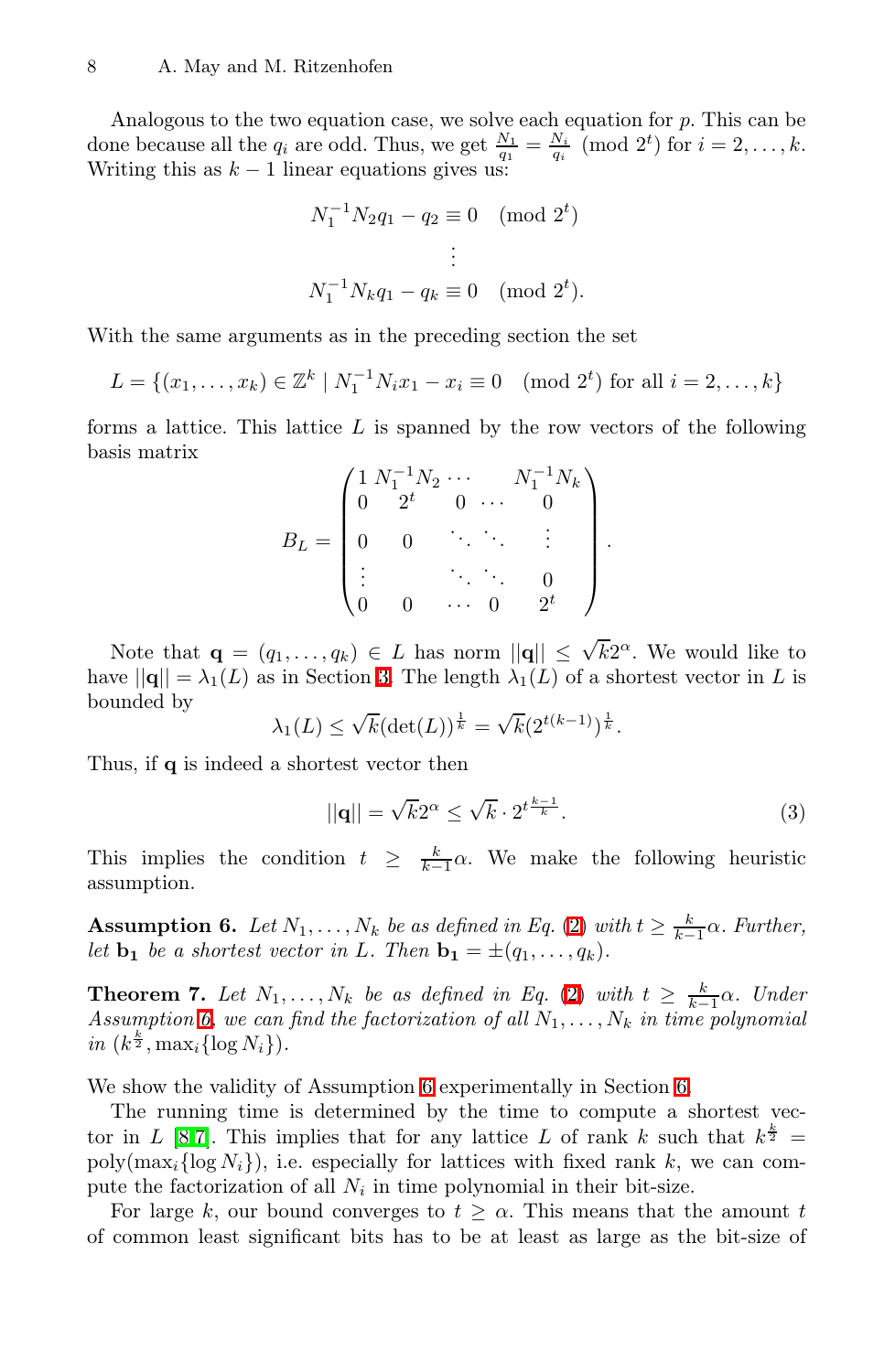the  $q_i$ . In turn, this implies that our result only applies to RSA moduli with different bit-sizes of  $p_i$  and  $q_i$ . On the other hand, this is the best result that we could hope for in our algorithm. Notice that we construct the values of the  $q_i$  by solving equations modulo  $2^t$ . Thus, we can fully recover the  $q_i$  only if their bitsize  $\alpha$  is smaller than t. In the subsequent section, we will overcome this problem by avoiding the full recovery of all  $q_i$ , which in turn leads to an algorithm for balanced RSA moduli.

*Remark:* All of our results still hold if  $2<sup>t</sup>$  is replaced by an arbitrary modulus  $M \geq 2^t$ . We used a power of two only to illustrate our results in terms of bits.

## 5 Implicit Factoring of Balanced RSA Moduli

We slightly adapt the method from Section  $\mathbf{\mathcal{I}}$  in order to factor balanced *n*-bit integers, i. e.  $N_i = p_i q_i$  such that  $p_i$  and  $q_i$  have bitsize  $\frac{n}{2}$  each. The modification mainly incorporates a small brute force search on the most significant bits.

Assume that we are given k RSA moduli as in  $(2)$ . From these moduli we derive  $k-1$  linear equations in k variables:

$$
N_1^{-1}N_2q_1 - q_2 \equiv 0 \pmod{2^t}
$$

$$
\vdots
$$

$$
N_1^{-1}N_kq_1 - q_k \equiv 0 \pmod{2^t}
$$

The bitsize of the  $q_i$  is now fixed to  $\alpha = \frac{n}{2}$  which is equal to the bitsize of the  $p_i$ , i. e. now the number t of bits on which the  $p_i$  coincide has to satisfy  $t \leq \alpha$ . In the trivial case of  $t = \alpha = \frac{n}{2}$  we can directly factor the  $N_i$  via greatest common divisor computations as then  $p_i = p$  for  $i = 1, \ldots, k$ .

Thus, we only consider  $t < \frac{n}{2}$ . With a slight modification of the method in Section  $\frac{1}{4}$ , we compute all  $q_i$  (mod  $2^t$ ). Since  $t < \frac{n}{2}$ , this does not give us the  $q_i$  directly, but only their t least significant bits. But if  $t \geq \frac{n}{4}$ , we can use Theorem  $\mathbf{\mathcal{A}}$  for finding the full factorization of each  $N_i$  in polynomial time. In order to minimize the time complexity, we assume  $t = \frac{n}{4}$  throughout this section.

To apply Theorem  $\boxed{7}$  of Section  $\boxed{4}$  the bit-size of the  $q_i$  has to be smaller than  $\frac{k-1}{k}t$ . Thus, we have to guess roughly  $\frac{1}{k} \cdot t = \frac{n}{4k}$  bits for each  $q_i$ . Since we consider k moduli, we have to guess a total number of  $\frac{n}{4}$  bits. Notice that this is the same amount of bits as for guessing one half of the bits of *one*  $q_i$ , which in turn allows to efficiently find this  $q_j$  using Theorem [4.](#page-4-2) With a total amount of  $\frac{n}{4}$  bits however, our algorithm will allow us to efficiently find *all*  $q_i$ ,  $i = 1, \ldots, k$ .

Let us describe our modification more precisely. We split  $q_i \pmod{2^{\frac{n}{4}}}$  into  $2^{\beta}\tilde{q}_i + x_i \pmod{2^{\frac{n}{4}}}$ . The number  $\beta$  depends on the number of oracle calls  $k-1$ such that the condition  $\beta < \frac{(k-1)}{k} \cdot \frac{n}{4}$  holds. We therefore choose  $\beta$  to be the largest integer smaller than  $\frac{(k-1)n}{4k}$ . This implies that the  $x_i \leq 2^{\beta}$  are small enough to be determined analogous to Section  $\mathbf{\overline{4}}$ , provided that the  $\tilde{q}_i$  are known. As discussed before, in practice we can guess an amount of  $\frac{n}{4k}$  bits for determining each  $\tilde{q}_i$ , or we can find these bits by other means, e.g. by side-channel attacks.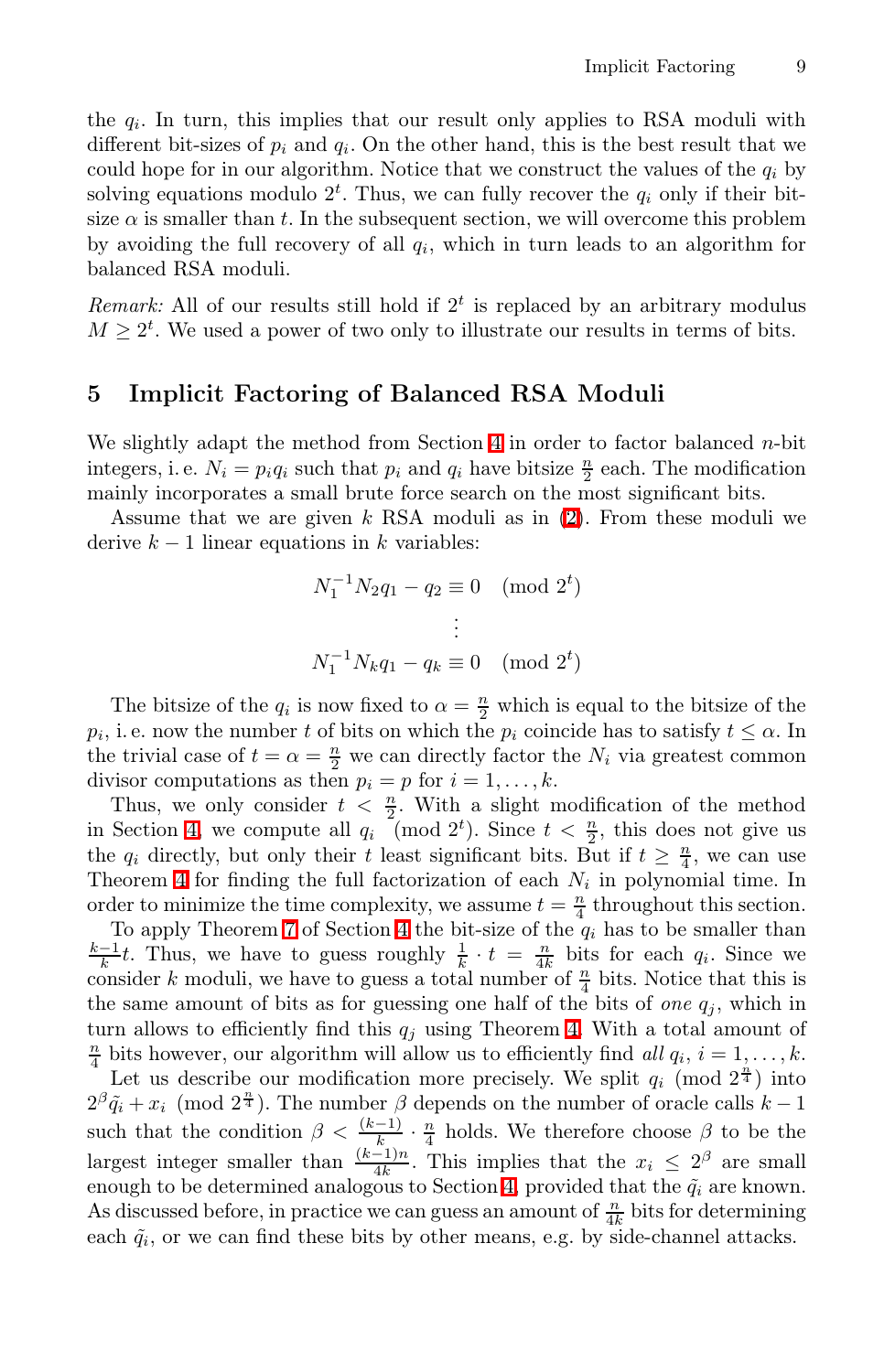Suppose now that the  $\tilde{q}_i$  are given for each i. We obtain the following set of equations

<span id="page-9-0"></span>
$$
N_1^{-1}N_2x_1 - x_2 \equiv 2^{\beta}(\tilde{q}_2 - N_1^{-1}N_2\tilde{q}_1) \pmod{2^{\frac{n}{4}}}
$$
  
 
$$
\vdots
$$
  
\n
$$
N_1^{-1}N_kx_1 - x_k \equiv 2^{\beta}(\tilde{q}_k - N_1^{-1}N_k\tilde{q}_1) \pmod{2^{\frac{n}{4}}}.
$$
\n
$$
(4)
$$

Let  $c_i = 2^{\beta}(\tilde{q}_i - N_1^{-1}N_i\tilde{q}_1), i = 2, \ldots, k$ , denote the known right-hand terms. In contrast to Section  $\mathbf{A}$ , the equations  $\mathbf{A}$  that we have to solve are inhomogenous. Let us first consider the lattice  $L$  that consists of the homogenous solutions

$$
L = \{(x_1, \ldots, x_k) \in \mathbb{Z}^k \mid N_1^{-1} N_i x_1 - x_i \equiv 0 \pmod{2^{\frac{n}{4}}}, i = 2, \ldots, k\}.
$$

L is spanned by the rows of the following basis matrix

|                   |  | $\begin{pmatrix} 1 & N_1^{-1}N_2 & \cdots \\ 0 & 2^{\frac{n}{4}} & 0 \end{pmatrix}$ | $N_1^{-1}N_k$ |  |
|-------------------|--|-------------------------------------------------------------------------------------|---------------|--|
|                   |  |                                                                                     |               |  |
| $B_L$<br>$\equiv$ |  |                                                                                     |               |  |
|                   |  |                                                                                     |               |  |
|                   |  |                                                                                     |               |  |

Let  $l_i \in \mathbb{Z}$  such that  $N_1 N_i^{-1} x_1 + l_i 2^t = x_i + c_i$ . Then we let

$$
\mathbf{q}' := (x_1, l_2, \dots, l_k)B_L = (x_1, x_2 + c_2, \dots, x_k + c_k) \in L.
$$

Moreover, if we define the target vector  $\mathbf{c} := (0, c_2, \ldots, c_k)$ , then the distance between **q**' and **c** is

<span id="page-9-1"></span>
$$
||\mathbf{q}'-\mathbf{c}|| = ||(x_1,\ldots,x_k)|| \leq \sqrt{k}2^{\beta} \leq \sqrt{k} \cdot 2^{\frac{(k-1)n}{4k}}.
$$

This is the same bound that we achieved in Section  $\mathbf{\mathbb{Z}}$  for the length of a shortest vector in Eq. [\(3\)](#page-7-2) when  $t = \frac{n}{4}$ . So instead of solving a shortest vector problem, we have to solve a closest vector problem in L with target vector **c**. Closest vectors can be found in polynomial time for fixed lattice dimension  $k$  (see Blömer  $[1]$ ). We make the heuristic assumption that  $q'$  is indeed a closest vector to **c** in  $L$ .

Assumption 8. Let  $N_1, \ldots, N_k$  be as defined in Eq. [\(4\)](#page-9-0) with  $\beta < \frac{(k-1)n}{4k}$ . Fur*ther, let*  $\mathbf{b_1}$  *be a closest vector to* **c** *in* L. Then  $\mathbf{b_1} = \pm \mathbf{q'_1}$ .

**Theorem 9.** Let  $N_1, \ldots, N_k$  be as defined in Eq. [\(4\)](#page-9-0) with  $\beta < \frac{(k-1)n}{4k}$ . Under Assumption **8**, we can find the factorization of all  $N_1, \ldots, N_k$  in time  $2^{\frac{n}{4}}$ .  $poly(k!, \max_i\{\log N_i\})$ *.* 

The running time is determined by the time for guessing each  $\tilde{q}_i$  and the time for finding a closest vector in L.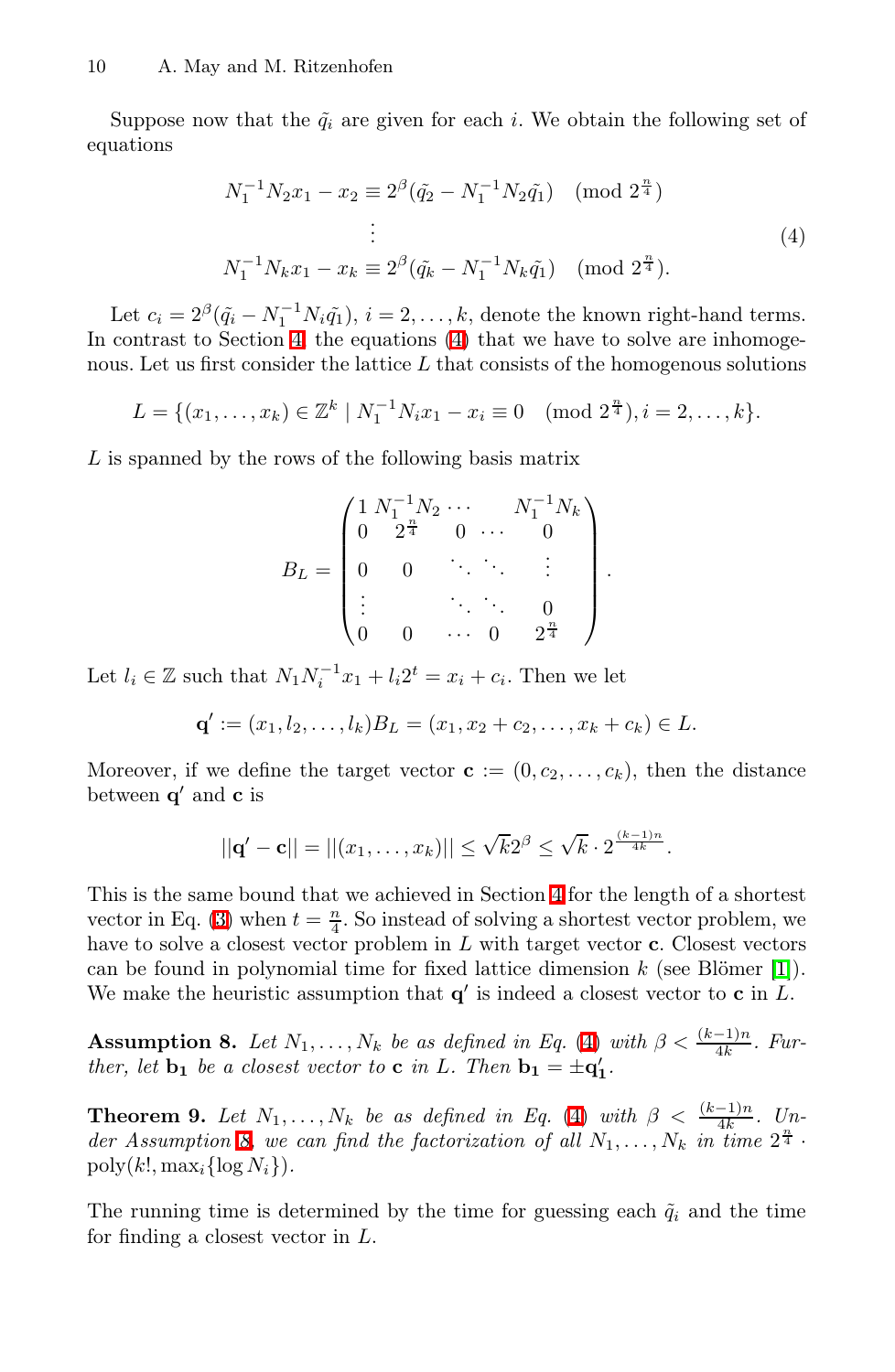# <span id="page-10-1"></span><span id="page-10-0"></span>6 About Our Heuristic Assumptions

In this section we have a closer look at the two heuristics from the previous sections, Assumption  $\boxed{6}$  and Assumption  $\boxed{8}$ . We first give a counting argument that supports our heuristics and then demonstrate experimentally that our constructions work very well in practice.

#### 6.1 A Counting Argument That Supports Our Assumptions

Recall that in Section  $\mathbf{A}$ , the lattice L consists of all solutions  $\mathbf{q} = (q_1, \ldots, q_k)$  of the system of equations

$$
N_1^{-1}N_2q_1 \equiv q_2 \pmod{2^t}
$$
  
\n
$$
\vdots
$$
  
\n
$$
N_1^{-1}N_kq_1 \equiv q_k \pmod{2^t}
$$
 (5)

As  $gcd(N_1^{-1}N_i, 2^t) = 1$  for any i, the mapping  $f_i : x \mapsto N_1^{-1}N_ix \pmod{2^t}$ is bijective. Therefore, the value of  $q_1$  uniquely determines the values of  $q_i$ ,  $i=2,\ldots,k$ .

In total the system of equations has as many solutions as there are values to choose  $q_1$  from, which is  $2^t$ . Now suppose  $q_1 \leq 2^{\frac{(k-1)t}{k}}$ . How many vectors **q** do we have such that  $q_i \leq 2^{\frac{(k-1)t}{k}}$  for all  $i = 1, ..., k$  and thus  $||\mathbf{q}|| \leq \sqrt{k}2^{\frac{(k-1)t}{k}}$ ?

Assume for each  $i = 2, ..., k$  that the value  $q_i$  is uniformly distributed in  $\{0, \ldots, 2^t - 1\}$  and that the distributions of  $q_i$  and  $q_j$  are independent if  $i \neq j$ . Then the probability that  $q_i \leq 2^{\frac{(k-1)t}{k}}$  is

$$
\Pr\left(q_i \le 2^{\frac{(k-1)t}{k}}\right) = \frac{2^{\frac{(k-1)t}{k}}}{2^t} = 2^{-\frac{t}{k}}.
$$

Furthermore, the probability that  $q_i \leq 2^{\frac{(k-1)t}{k}}$  for all  $i = 2, \ldots, k$  is

$$
\Pr\left(q_2 \le 2^{\frac{(k-1)t}{k}}, \dots, q_k \le 2^{\frac{(k-1)t}{k}}\right) = \left(2^{-\frac{t}{k}}\right)^{k-1} = 2^{-\frac{(k-1)t}{k}}
$$

Consequently, for a given value of  $q_1 \leq 2^{\frac{(k-1)t}{k}}$  the expected number of vectors **q** such that  $q_i \leq 2^{\frac{(k-1)t}{k}}$  for all  $i = 1, ..., k$  is  $2^{\frac{(k-1)t}{k}} \cdot 2^{-\frac{(k-1)t}{k}} = 1$ . Therefore, we expect that only one lattice vector, namely **q**, is short enough to satisfy the Minkowski bound. Hence, we expect that  $\pm \mathbf{q}$  is a unique shortest vector in L if its length is significantly below the bound  $\sqrt{k}2^{\frac{(k-1)t}{k}}$ . This counting argument strongly supports our Assumption [6.](#page-7-0)

*Remark:* In order to analyze Assumption  $\mathbb{S}$  we can argue in a completely analogous manner. The inhomogenous character of the equations does not influence the fact that the  $q_i$  are uniquely determined by  $q_1$ .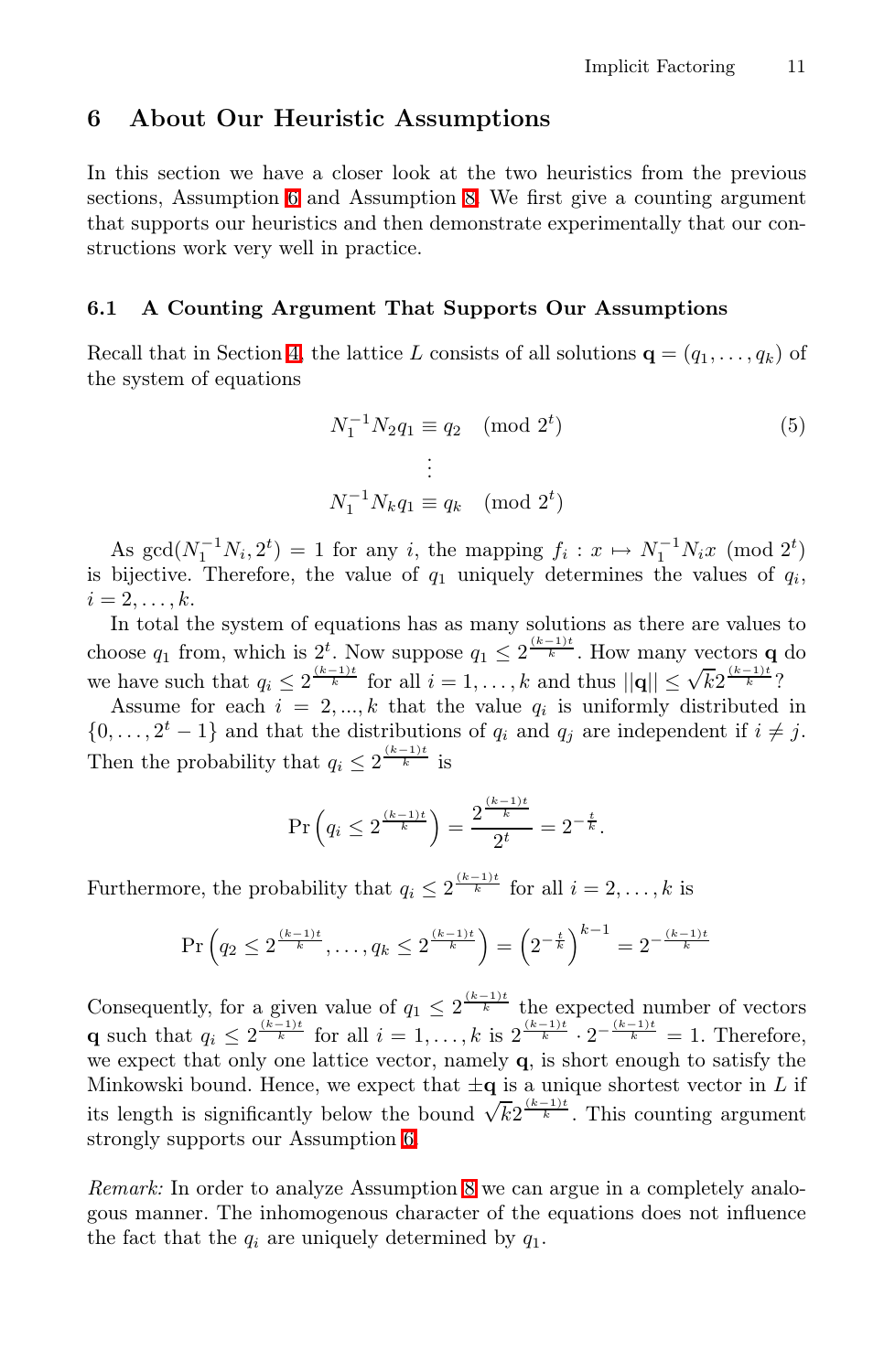#### 6.2 Experiments

We verified our assumptions in practice by running experiments on a Core2 Duo [1](#page-11-0).66GHz notebook. The attacks were implemented using Magma<sup>1</sup> Version 2.11. Instead of taking a lattice reduction algorithm which provably returns a basis with a shortest vector as first basis vector we have used the LLL algorithm  $\boxed{11}$ , more precisely its  $L^2$  version of Nguyen and Stehlé  $\boxed{15}$  which is implemented in Magma. Although by LLL reduction the first basis vector only approximates a shortest vector in a lattice, for our lattice bases with dimensions up to 100 LLL-reduction was sufficient. In nearly all cases the first basis vector was equal to the vector  $\pm \mathbf{q} = \pm (q_1, \ldots, q_k)$ , when we chose suitable attack parameters.

<span id="page-11-1"></span>First, we considered the cased of imbalanced RSA moduli from Theorem  $\overline{a}$ . We chose  $N_i = (p + 2^t \tilde{p}_i) q_i$ ,  $i = 1, ..., k$ , of bit-size  $n = 1000$  with varying bitsizes of  $q_i$ . For fixed bitsize  $\alpha$  of  $q_i$  and fixed number k of moduli, we slightly played with the parameter t of common bits close to the bound  $t \geq \frac{k}{k-1}\alpha$  in order to determine the minimal  $t$  for which our heuristic is valid.

| bitsize $\alpha$ | no. of        | bound                 | number of     | success |
|------------------|---------------|-----------------------|---------------|---------|
| of the $q_i$     | $moduli \; k$ | $\frac{k}{k-1}\alpha$ | shared bits t | rate    |
| 250              | 3             | 375                   | 377           | $0\%$   |
| 250              | 3             | 375                   | 378           | 97%     |
| 350              | 10            | 389                   | 390           | $0\%$   |
| 350              | 10            | 389                   | 391           | 100%    |
| 400              | 100           | 405                   | 409           | $0\%$   |
| 400              | 100           | 405                   | 410           | 100%    |
| 440              | 50            | 449                   | 452           | 16%     |
| 440              | 50            | 449                   | 453           | 97%     |
| 480              | 100           | 485                   | 491           | 38%     |
| 480              | 100           | 485                   | 492           | 98%     |

Table 1. Attack for imbalanced RSA moduli

The running time of all experiments was below 10 seconds.

In Table  $\prod$ , we called an experiment successful if the first basis vector  $\mathbf{b}_1$  in our LLL reduced basis was of the form  $\mathbf{b}_1 = \pm \mathbf{q} = \pm (q_1, \ldots, q_k)$ , i.e. it satisfied Assumption  $\Box$  There were some cases, where other basis vectors were of the form ±**q**, but we did not consider these cases.

<span id="page-11-0"></span>As one can see by the experimental results, Assumption  $\boxed{6}$  only works smoothly when our instances were a few extra bits beyond the bound of Theorem  $\mathbb{Z}$ . This is not surprising since the counting argument from Section  $6.1$  tells us that we loose uniqueness of the shortest vector as we approach the theoretical bound. In practice, one could either slightly increase the number t of shared bits or the number k of oracle calls for making the attack work.

 $^{\rm 1}$ http://magma.maths.usyd.edu.au/magma/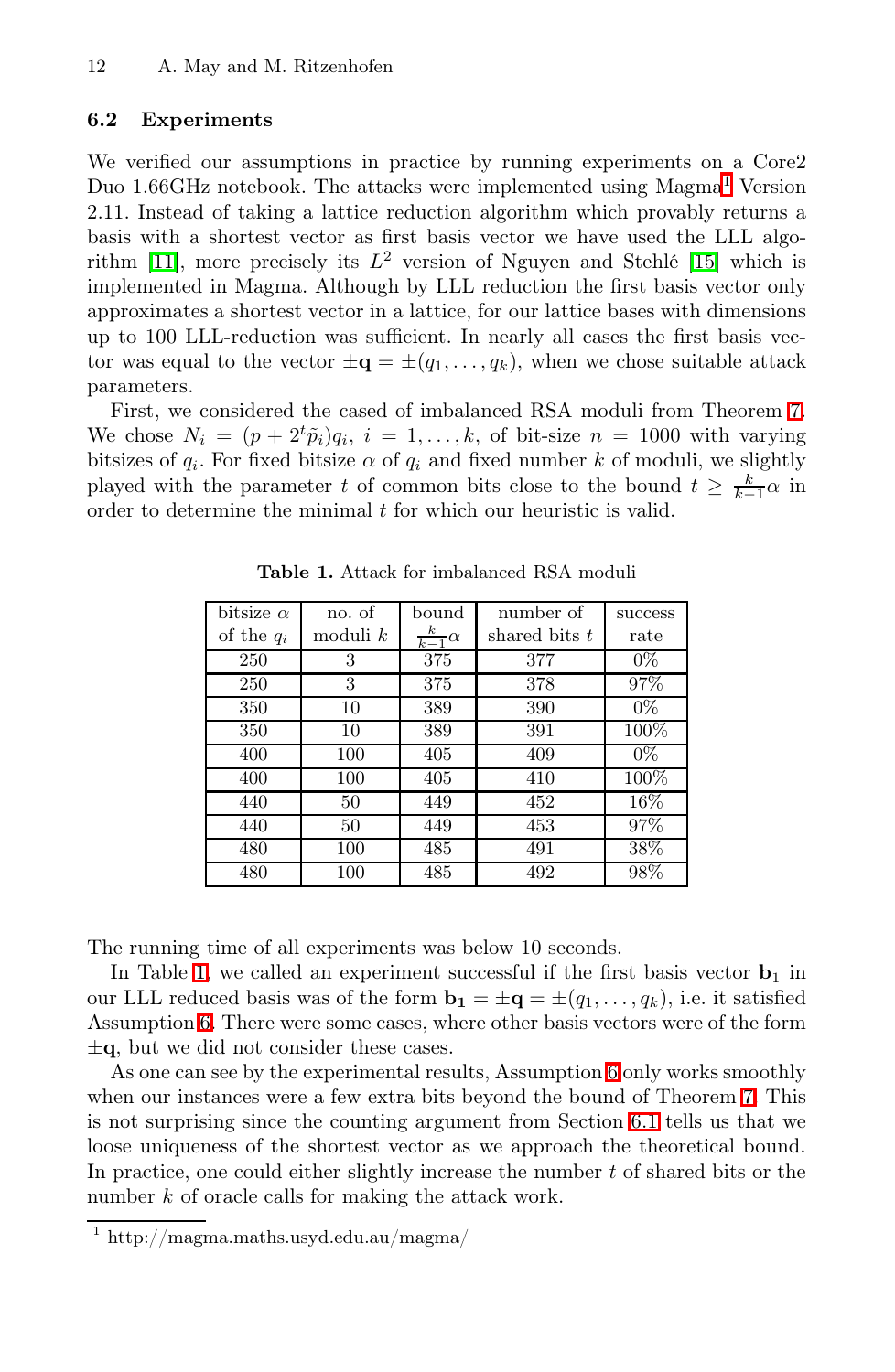Analogously, we made experiments with balanced RSA moduli to verify Assumption **8**. Instead of computing closest vectors directly, we used the well-known standard embedding of a d-dimensional closest vector problem into an  $(d+1)$ dimensional shortest vector problem ( $\overline{6}$ , Chapter 4.1), where the shortest vector is of the form  $\mathbf{b}_1 = (\mathbf{q}' - \mathbf{c}, c')$ , c' constant. Since **c** and c' are known, this directly yields **q'** and therefore the factorization of all RSA moduli. For solving the shortest vector problem, we again used the LLL algorithm.

As before we called an experiment successful, if **b<sup>1</sup>** was of the desired form, i.e. if Assumption  $\mathbb{S}$  held. In our experiments we used 1000 bit  $N_i$  with a common share p of  $t = 250$  bits.

| no. of     |                | bound bits known success |      |
|------------|----------------|--------------------------|------|
| moduli $k$ | $\frac{n}{4k}$ | from $q_i$               | rate |
| 3          | 84             | 85                       | 74%  |
| 3          | 84             | 86                       | 99%  |
| 10         | 25             | 26                       | 20%  |
| 10         | 25             | 27                       | 100% |
| 50         | 5              |                          | 46\% |
| 50         | 5              |                          | 100% |

Table 2. Attack for balanced 1000-bit  $N_i$  with 250 bits shared

<span id="page-12-3"></span>All of our experiments ran in less than 10 seconds. Here, we assumed that we know the required bits of each  $q_i$ , i.e. the running time does not include the factor for a brute-force search.

<span id="page-12-0"></span>Similar to the experimental results for the imbalanced RSA case, our heuristic Assumption  $\boxtimes$  works well in the balanced case, provided that we spend a few extra bits to the theoretical bound in order to enforce uniqueness of the closest vector.

# <span id="page-12-1"></span>References

- 1. Blömer, J.: Closest vectors, successive minima, and dual HKZ-bases of lattices. In: Welzl, E., Montanari, U., Rolim, J.D.P. (eds.) ICALP 2000. LNCS, vol. 1853, pp. 248–259. Springer, Heidelberg (2000)
- <span id="page-12-4"></span><span id="page-12-2"></span>2. Coppersmith, D.: Finding a small root of a bivariate integer equation, factoring with high bits known. In: Maurer, U.M. (ed.) EUROCRYPT 1996. LNCS, vol. 1070, pp. 178–189. Springer, Heidelberg (1996)
- 3. Coppersmith, D.: Small solutions to polynomial equations and low exponent vulnerabilities. Journal of Cryptology 10(4), 223–260 (1997)
- 4. Coppersmith, D.: Finding small solutions to small degree polynomials. In: Silverman, J.H. (ed.) CaLC 2001. LNCS, vol. 2146, pp. 20–31. Springer, Heidelberg (2001)
- 5. Crépeau, C., Slakmon, A.: Simple backdoors for RSA key generation. In: Joye, M. (ed.) CT-RSA 2003. LNCS, vol. 2612, pp. 403–416. Springer, Heidelberg (2003)
- 6. Micciancio, D., Goldwasser, S.: Complexity of Lattice Problems: A cryptographic perspective. Kluwer International Series in Engineering and Computer Science, vol. 671. Kluwer Academic Publishers, Boston (2002)